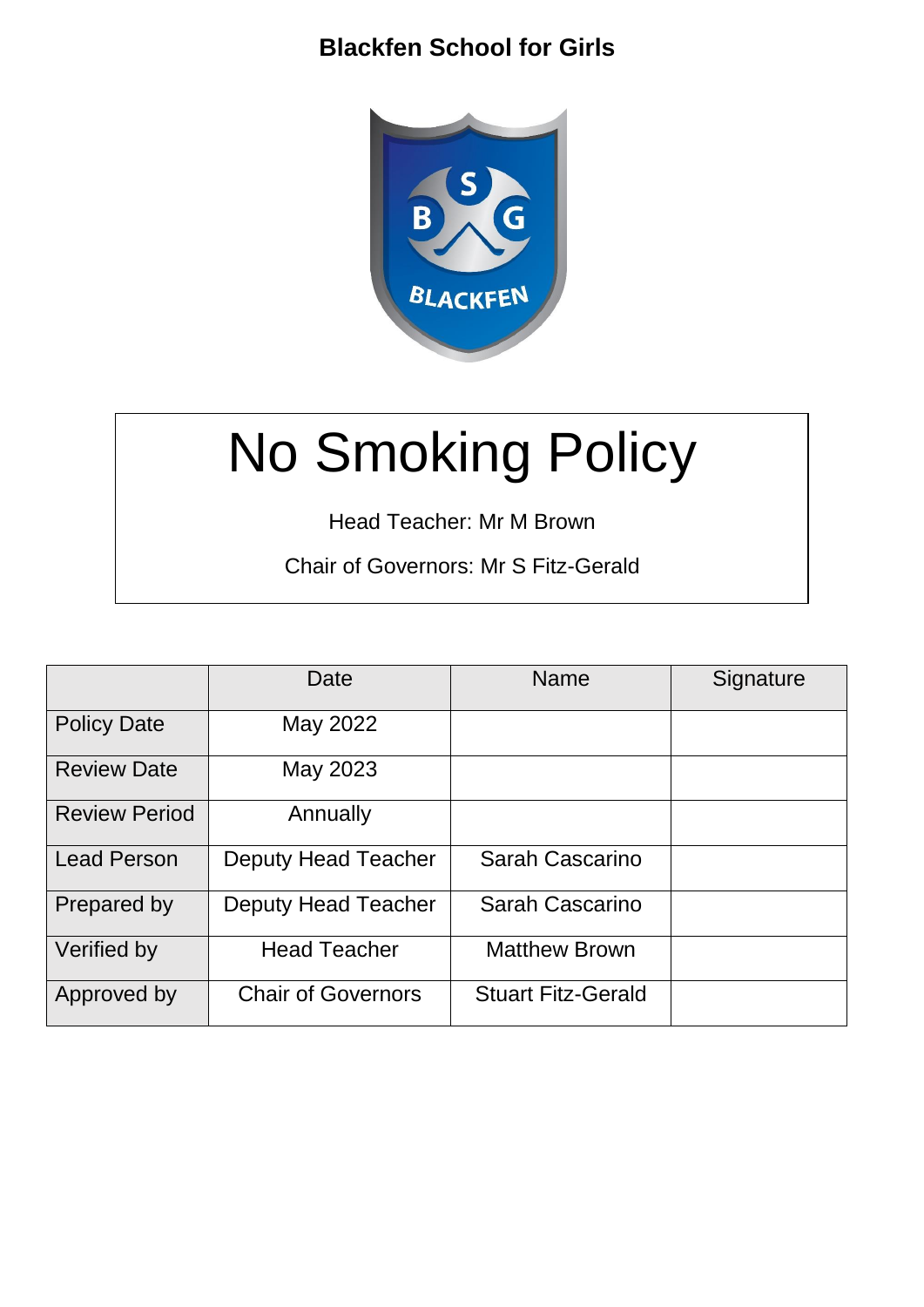# **Blackfen School for Girls**

## **Rationale**

The purpose of the No-smoking Policy is to ensure that Blackfen School for Girls is a healthy and safe site for employees to work in and for students to learn in and that all staff and students have the right to work in a smoke free environment.

#### **Statement of Intent**

Blackfen has 'Healthy Schools' status and is a no-smoking site for staff, students and visitors. Smoking is a major cause of illness and early death, and affects non-smokers through passive smoking. Accordingly, the school recognises its duty to discourage smoking and to encourage a healthy lifestyle.

## **Aims of the policy**

The aim of this policy is to put in place a range of sanctions to prevent smoking on site or off site in school uniform.

#### **Statutory Statement**

The Health Act 2006 requires that enclosed or substantially enclosed public places and workplaces are smoke-free. In addition, since October 2007 it has been illegal to sell tobacco products to anyone under the age of 18.

The policy applies to all teachers and staff employed by the school and any staff working on the site on a contract basis. In addition, the policy applies to all visitors to the school.

## **Implementation and procedures**

If any of the following conditions apply, then a student will be dealt with as if she/he has been smoking in school:

- being in a designated out of bounds area behind the Drama Suite, in the bushes by Technology including the garden area, behind the ICT Block, behind the Post 16 Block, the School field at break times during Winter & Spring term (additional out of bounds areas may be added to this)
- being found in possession of smoking materials (including electronic cigarettes of any kind) in school
- being found in any toilet when smoking has clearly taken place
- smoking on the Sherwood Park School site
- smoking while in school uniform travelling to or from school
- being in any area within the school where the balance of probability is that she/he was smoking. N.B. 'smoking' includes the smoking of electronic cigarettes of any kind.

#### **If any of the above occurs, then the following action should take place:**

- an incident report on SIMS should be completed
- a letter will be sent home together with a copy of the No-Smoking Policy by the relevant SSO
- the student will be given a 1-day internal exclusion (1st offence), 2-day internal exclusion (2nd offence), 1-day fixed term exclusion (3rd offence)
- smoking paraphernalia found on a student will be confiscated and destroyed.

#### **Roles**

The implementation of this policy is a shared responsibility.

Governors: have a strategic role in agreeing the school's No-Smoking Policy.

The Head Teacher: is responsible for implementing the school's No-Smoking Policy.

DHT: responsible for ensuring that the policy is adhered to and that appropriate records are kept.